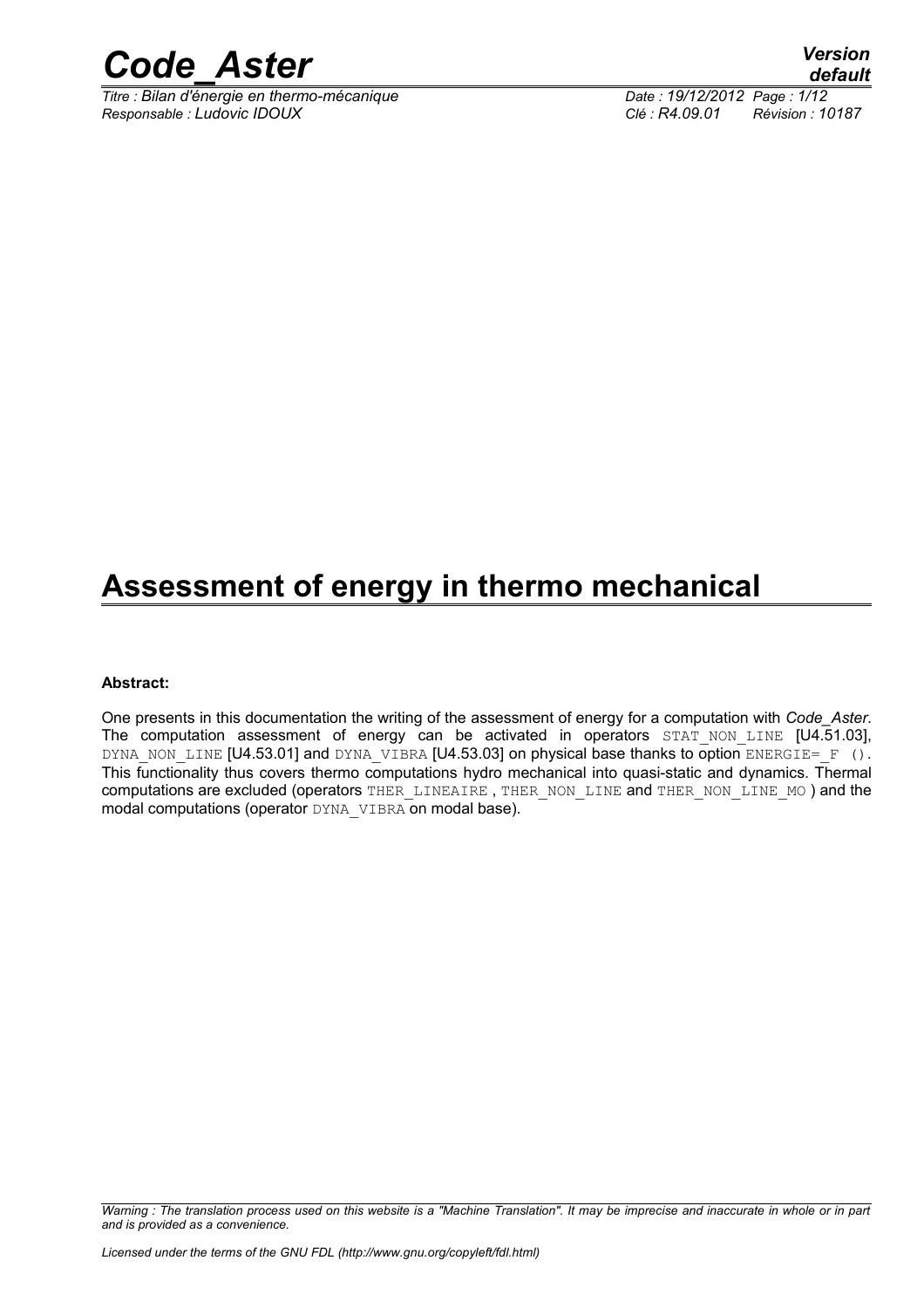*Titre : Bilan d'énergie en thermo-mécanique Date : 19/12/2012 Page : 2/12 Responsable : Ludovic IDOUX Clé : R4.09.01 Révision : 10187*

## **Contents**

*Warning : The translation process used on this website is a "Machine Translation". It may be imprecise and inaccurate in whole or in part and is provided as a convenience.*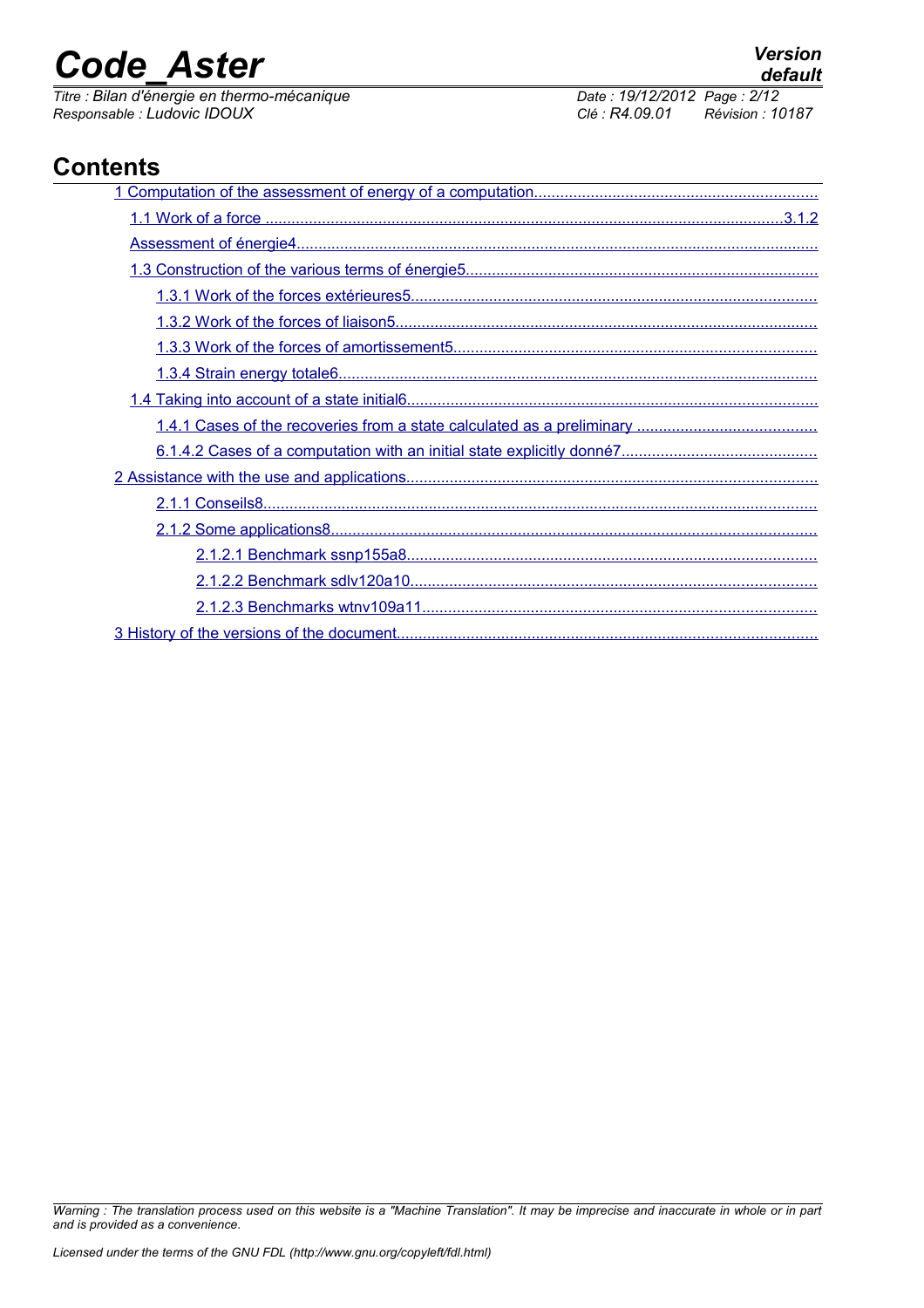*Titre : Bilan d'énergie en thermo-mécanique Date : 19/12/2012 Page : 3/12 Responsable : Ludovic IDOUX Clé : R4.09.01 Révision : 10187*

<span id="page-2-3"></span>

## <span id="page-2-0"></span>**1 Computation of the assessment of energy of a computation**

the assessment of energy of a computation can be very useful information. On the one hand, it makes it possible to carry a critical glance on the quality of the results, as well as a residue of equilibrium in the algorithm of Newton. In addition, it informs about the concerned physical phenomena and gives answers to the following questions: which is the energy transmitted to my system? What does it become?

With this intention, one establishes in what the model follows the writing of the assessment of energy for a computation *with* Code\_Aster on complete. We distinguish nature from each term of energy and we attach to define his source.

### <span id="page-2-1"></span>**1.1 Work of a force**

Let us consider the evolution at various times  $t_i$  of a deformable solid subjected to a variable external force  $\bf{F}(t)$  . Either  $\bf{U}_i$  the field of solution displacement for each time  $~t_i$  and  $~\bf{F}_i\!=\!\bf{F}(t_i)$  . The curve of the external force according to displacement is given E on [Figure 1.1-1.](#page-2-2) From the energy point of view, the increment of provided work external with the system between two consecutive times  $\, [t_o, t_{\,I}] \,$  represents the area under the curve, which is calculated by the method of the trapezoids:

$$
A_1 = \int_{t_0}^{t_1} \mathbf{F}(t) \cdot \dot{\mathbf{U}}(t) = \frac{\mathbf{F}_0 + \mathbf{F}_1}{2} \cdot (\mathbf{U}_1 - \mathbf{U}_0) = \overline{\mathbf{F}}_1 \cdot \Delta \mathbf{U}_1
$$
 (1)

where:

•  $\bar{\mathbf{F}}_I$  represents the average force on the increment of time (the index is selected as being that of the time of end),

•  $\Delta U_I$  represents the displacement increment between  $t_0$  and  $t_I$ .



<span id="page-2-2"></span>The increment of work of an unspecified force can thus be regarded as the scalar product of two vectors: the average force on time step and the displacement increment.

*Warning : The translation process used on this website is a "Machine Translation". It may be imprecise and inaccurate in whole or in part and is provided as a convenience.*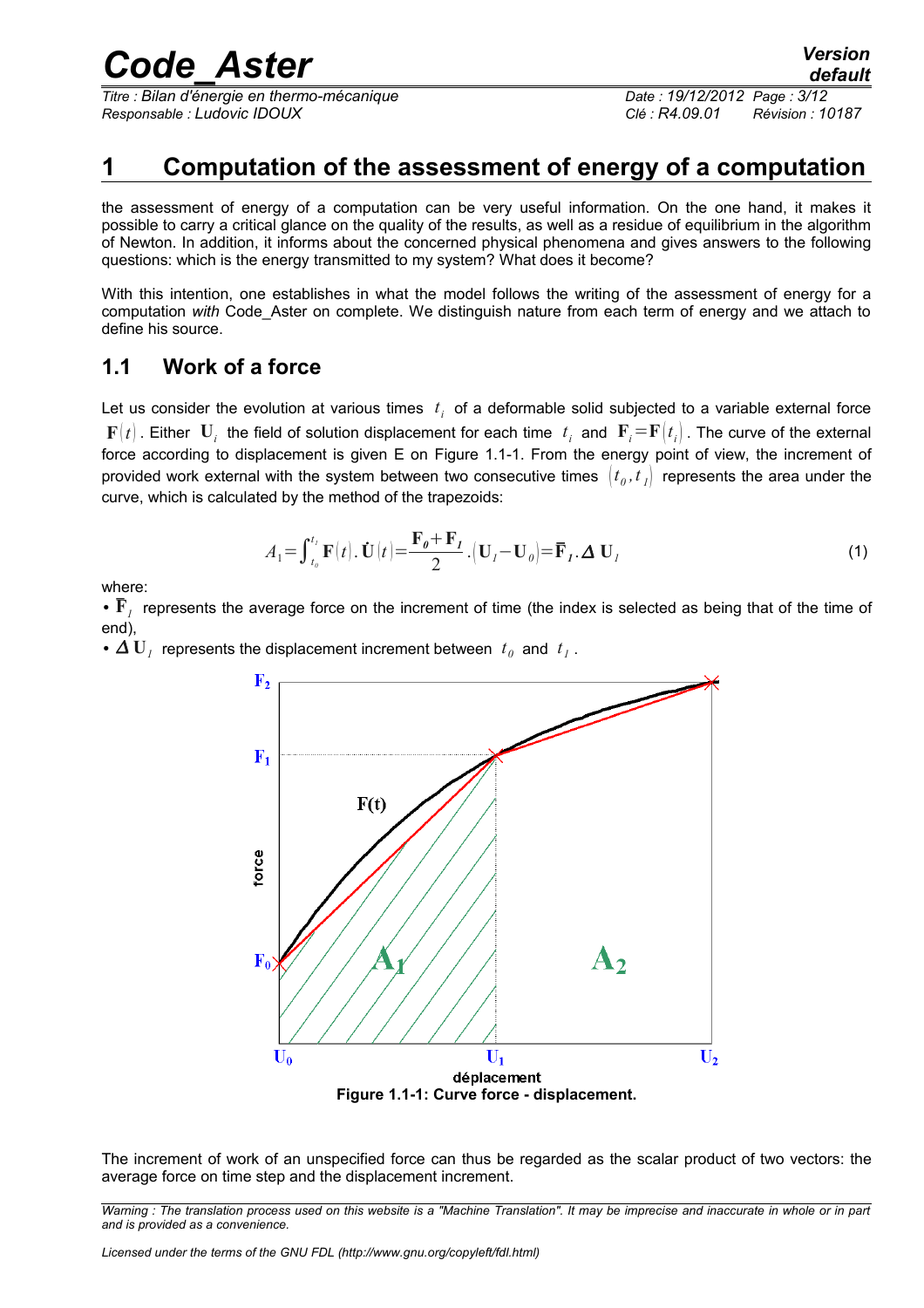*Titre : Bilan d'énergie en thermo-mécanique Date : 19/12/2012 Page : 4/12 Responsable : Ludovic IDOUX Clé : R4.09.01 Révision : 10187*

<span id="page-3-1"></span>*default*

This method of the computation of the increment of work of a force is practical in the frame of computational simulation, since the solution is known at various times only, corresponding to the selected temporal discretization.

## <span id="page-3-0"></span>**1.2 Assessment of energy**

Let us consider the dynamic balance equation of a system in its form discretized in space:

$$
\mathbf{M}\ddot{\mathbf{U}}(t) + \mathbf{C}(t)\dot{\mathbf{U}}(t) + \mathbf{R}(\mathbf{U}(t), \dot{\mathbf{U}}(t), t) = \mathbf{L}(t)
$$
\n(2)

where:

• **U**, **U** $\dot{\mathbf{U}}$  and  $\ddot{\mathbf{U}}$  are the vectors displacements, velocities and accelerations with the nodes,

• **M** and **C** are the mass matrixes and of damping,

• **R** represents the internal forces (in linear elasticity, it is the term **K U** ), which one removed what is regarded as L are damping forces,

• L is the vector of the external forces.

This writing, inspired by [R5.05.05], is simplified here compared to the original writing which utilizes Lagrange multipliers for the boundary conditions of Dirichlet and the unilateral conditions. Let us note that the damping matrix  $C(t)$  can depend on time if its construction is based on the tangent and not elastic stiffness matrix (option AMOR\_RAYL\_RIGI in operator DYNA\_NON\_LINE ).

Each term of the equation ( [2](#page-3-1) is homogeneous with a force. The energy evolution of the system between two consecutive times of computation  $t_0$  and  $t_1$  results directly in the work of each one of these forces. By taking again the notations of average quantity and increment of quantity used in the equation ( [1](#page-2-3) ), one obtains:

•the increment of kinetic energy:

$$
\Delta E_{\text{cin}} = \int_{\mathbf{U}_0}^{\mathbf{U}_I} (\mathbf{M}\ddot{\mathbf{U}})^{\mathbf{T}} \mathbf{dU} = \int_{t_0}^{t_1} (\mathbf{M}\ddot{\mathbf{U}})^{\mathbf{T}} \dot{\mathbf{U}} dt = \left[ \frac{1}{2} \dot{\mathbf{U}}^{\mathbf{T}} \mathbf{M} \dot{\mathbf{U}} \right]_{t_0}^{t_1} = \overline{\dot{\mathbf{U}}}_I^{\mathbf{T}} \mathbf{M} \Delta \dot{\mathbf{U}}_I
$$
 (3)

One finds a statement identical to the equation (1) while regarding as force  $\mathbf{F} = \mathbf{M} \mathbf{U}$  , the operator **M** being supposed constant.

•the increment of energy dissipated by damping:

$$
\Delta W_{\text{amor}} = \overline{\mathbf{C}\left(t\right)\mathbf{U}_I^{\mathsf{T}}}, \Delta \mathbf{U}_I
$$
\n(4)

As the damping matrix can be dependant on time, it is necessary to evaluate the quantity  $\bf C(t)\dot{\bf U}$  with  $\it t_0$  and with  $t_1$ , then to make the average of it. This stage is neglected in *Code\_Aster*, and one calculates in fact the following quantity:

$$
\Delta W_{\text{amor}} = \overline{\mathbf{U}_I^{\mathsf{T}}}\mathbf{C}\big(t_I\big)\mathbf{\Delta U}_I
$$
\n(5)

the energy dissipated by damping is thus calculated in an approximate way.

•The increment of total strain energy:

<span id="page-3-2"></span>
$$
\Delta E_{\text{tot}} = \overline{\mathbf{R}}_I^{\text{T}} \Delta \mathbf{U}_I \tag{6}
$$

•the increment of work of the external forces:

$$
\Delta W_{ext} = \overline{\mathbf{L}}_I^{\mathsf{T}} \Delta \mathbf{U}_I
$$
 (7)

In the presence of rubbing contact, a term of extra effort appears in the balance equation, corresponding by the strength of contact. From the energy point of view, its contribution is calculated easily in a way similar to ( [1](#page-2-3) ), but it can be taken into account in none energies defined above. One thus creates a new energy which

*Licensed under the terms of the GNU FDL (http://www.gnu.org/copyleft/fdl.html)*

*Warning : The translation process used on this website is a "Machine Translation". It may be imprecise and inaccurate in whole or in part and is provided as a convenience.*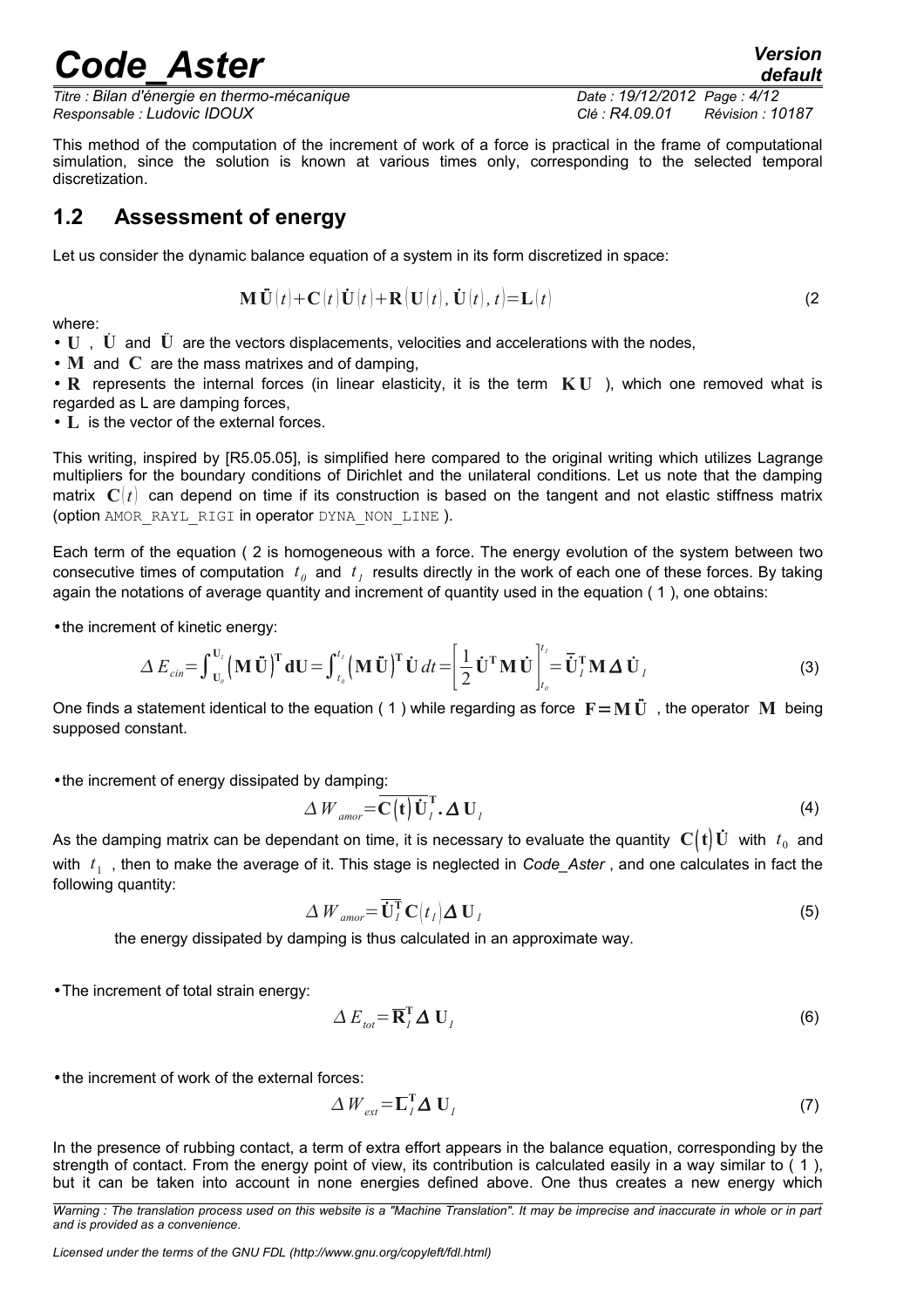*Code\_Aster Version Titre : Bilan d'énergie en thermo-mécanique Date : 19/12/2012 Page : 5/12*

*Responsable : Ludovic IDOUX Clé : R4.09.01 Révision : 10187*

<span id="page-4-4"></span>

represents the energy stored and/or dissipated by the bonding strengths, that we name  $\Delta W_{\text{ini}}$ . The mechanical assessment of energy of the system is written then:

$$
\Delta W_{ext} = \Delta E_{\text{cin}} + \Delta E_{\text{tot}} + \Delta W_{\text{amor}} + \Delta W_{\text{liai}} \tag{8}
$$

On the assumption that the resolution is strictly exact, the term of left is equal to the sum of the terms of right. In reality, the numerical diagram of resolution induced of the variations for various reasons:

•the algorithm of Newton is an iterative algorithm of resolution, whose convergence is detected when the residue of relative equilibrium of the forces is lower than a certain criterion. By definition, the found solution is thus correct except for a tolerance, which inevitably creates a variation of equilibrium in the energy balance. One can then improve the assessment of energy by hardening the convergence criterion, but the accuracy reached with the by default criterion is generally satisfactory.

•Among the numerical diagrams of temporal integration, only some are not dissipative. To modify the values by default of these diagrams, such as the diagram of Newmark, involves a numerical dissipation. The user will be able to refer to documentation [R5.05.05] for more information on dissipation of the numerical diagrams of temporal integration.

The assessment of energy finds here a first utility of importance: it makes it possible to quantify the energy dissipated by the numerical diagram. In computations of shocks for example, it is current to use dissipative numerical diagrams to filter the high frequencies. One thus defines the energy dissipated by the numerical diagram:

$$
\Delta W_{\text{sch}} = \Delta W_{\text{ext}} - \Delta E_{\text{cin}} - \Delta E_{\text{tot}} - \Delta W_{\text{amor}} - \Delta W_{\text{liai}} \tag{9}
$$

### <span id="page-4-3"></span>**1.3 Construction of the various terms of energy**

an energy is regarded as the work of a force. Numerically, the computation of a term of energy first of all consists in building a total vector corresponding to the sum of all the forces whose contribution to the assessment of energy is stored in the same term. There exist many force vectors in *Code\_Aster* , and we define in this part those which feed each term of energy.

### <span id="page-4-2"></span>**1.3.1 Work of the external forces**

One defines as external work work:

•of all the forces associated with commands AFFE\_CHAR\_MECA and AFFE\_CHAR\_MECA\_F, except for FORCE SOL entered in the work of the bonding strengths,

•the forces resulting from computation by substructuring (use of macro-elements),

•from all the forces associated with the command S AFFE\_CHAR\_CINE and AFFE\_CHAR\_CINE\_F. In a strict sense term, command AFFE CHAR CINE makes it possible to define boundary conditions of imposed displacement, whose work should be entered as a binding energy. For practical reasons, its contribution is added to external work. In general, it is possible to recover the force corresponding to this imposed displacement. Certain cases can nevertheless pose problem, such as for example the ssnp155a benchmark (see § [8](#page-7-0) ).

### <span id="page-4-1"></span>**1.3.2 Work of the bonding strengths**

One defines as work of the bonding strengths work:

 $\bullet$  forces of contact and friction exits of the command DEFI\_CONTACT,

- •force resulting from the elements of absorbing border,
- •the force resulting from option FORCE\_SOL in command AFFE\_CHAR\_MECA.

### <span id="page-4-0"></span>**1.3.3 Work of the damping forces**

One defines as work of the damping forces work:

*Warning : The translation process used on this website is a "Machine Translation". It may be imprecise and inaccurate in whole or in part and is provided as a convenience.*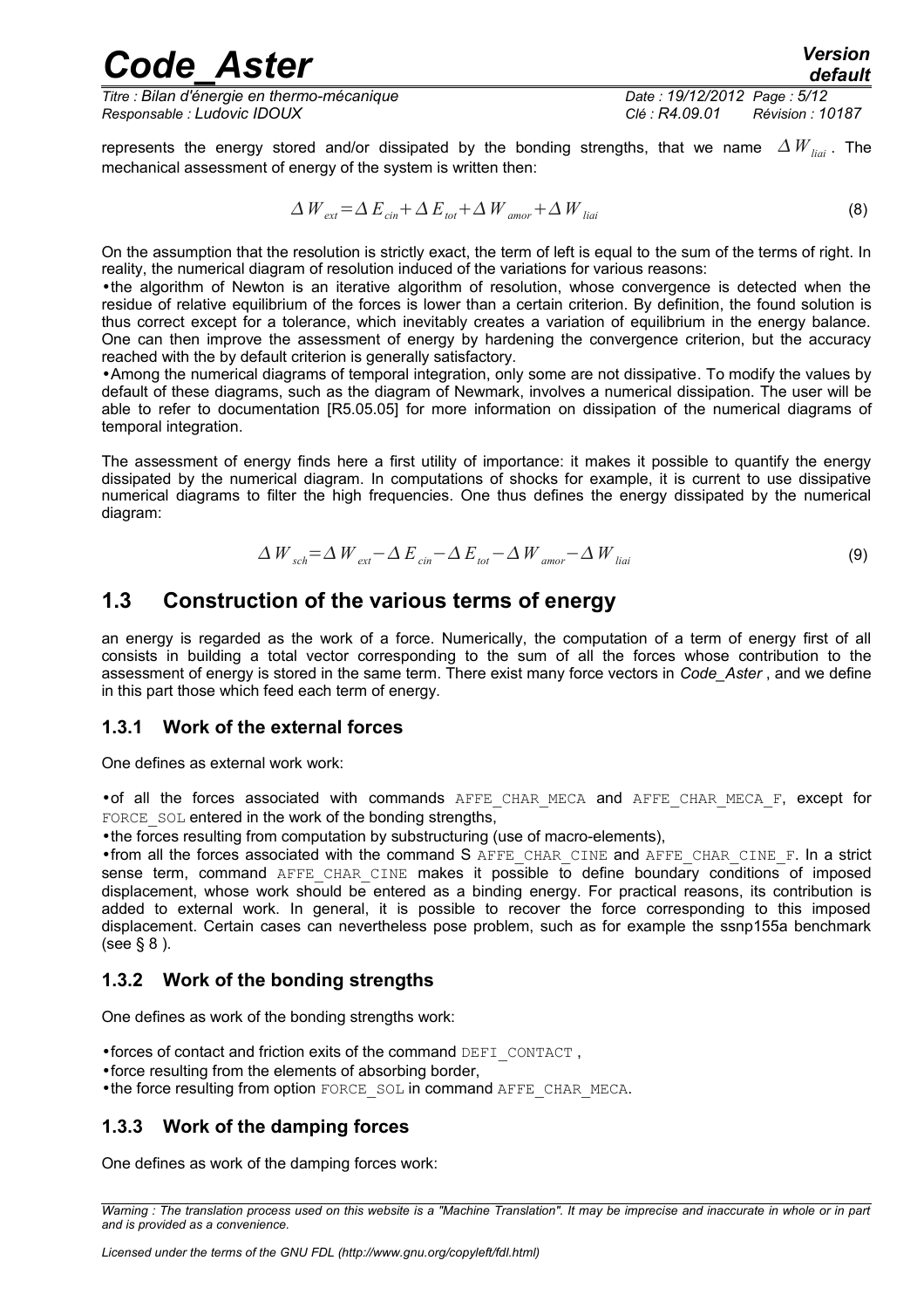*Titre : Bilan d'énergie en thermo-mécanique Date : 19/12/2012 Page : 6/12 Responsable : Ludovic IDOUX Clé : R4.09.01 Révision : 10187*

*default*<br>Date : 19/12/2012 Page : 6/12

• damping force from the damping matrix (term  $\mathbf{C}\dot{\mathbf{U}} = (\alpha \mathbf{K} + \beta \mathbf{M})\dot{\mathbf{U}}$ ), •of the damping force modal (key word AMOR\_MODAL in the operators of computation).

### <span id="page-5-2"></span>**1.3.4 Total strain energy**

total strain energy gathers all the contributions which require to integrate a constitutive law. That can lead to arbitrary choices. For example, one enters in total strain energy the contribution of the elements of joints or the cohesive elements, although it would be more natural to integrate them into the computation of the bound energy on connections. In the same way, when one uses constitutive laws to represent the contact with the discrete elements, the contribution is integrated into total strain energy whereas it would be more with its core in the bound energy on connections. The rule is that, when it is about a behavior carried by of the finite elements defined in the model, then the contribution is added to *Etot* .

### <span id="page-5-1"></span>**1.4 Taken into account of an initial state**

Let us consider the example of a spring-mass system subjected to an initial shock. In *Code\_Aster*, the user can simply give an initial acceleration. That corresponds to the following equation:

$$
m \ddot{u}(t) + k u(t) = F(t)
$$
  
\n
$$
u = 0
$$
  
\n
$$
F = 0
$$
  
\n
$$
\ddot{u} \neq 0
$$
  
\nwith like initial conditions:  
\n
$$
u(0) = 0
$$
  
\n
$$
\dot{u}(0) = 0
$$
  
\n
$$
F(0) = 0
$$
  
\n
$$
\ddot{u}(0) \neq 0
$$

One notes that there is an incompatibility: the user provides an initial state not balanced. In any rigor, the equations of the dynamics being of the second order in time, there can be only one displacement or a velocity imposed on initial time. If one wishes to impose an initial acceleration, it would be necessary in theory to give the force which balances the equation of the system. The numerical diagram does not need any because that does not influence the resolution. Nevertheless, that influences the computation of the energy balance because without this initial force, the assessment is incorrect. Indeed, the energy equilibrium on the first time step is written then:

$$
W_{ext} = E_{tot} + E_{cin}
$$
  
\n
$$
W_{ext} = 0
$$
  
\n
$$
E_{tot} > 0
$$
  
\n
$$
E_{cin} > 0
$$
\n(11)

It misses the contribution of the external force which corresponds to this initial acceleration. In taking into account, one obtains a term then  $W_{ext}$  non-zero.

In the general case, the assessment of energy can be correct only if computation starts from a balanced state. In the absence of initial state, this condition is implicitly met. A special attention must thus be carried to the various possibilities of introducing a nonvirgin initial state.

### <span id="page-5-0"></span>**1.4.1 Case of the recoveries from a state calculated as a preliminary**

In this part, one is interested of the recoveries from a state calculated as a preliminary, namely the use in ETAT INIT of the key words:

• EVOL NOLI for STAT\_NON\_LINE and DYNA\_NON\_LINE ,

<sup>•</sup>RESULTAT for DYNA\_VIBRA.

*Warning : The translation process used on this website is a "Machine Translation". It may be imprecise and inaccurate in whole or in part and is provided as a convenience.*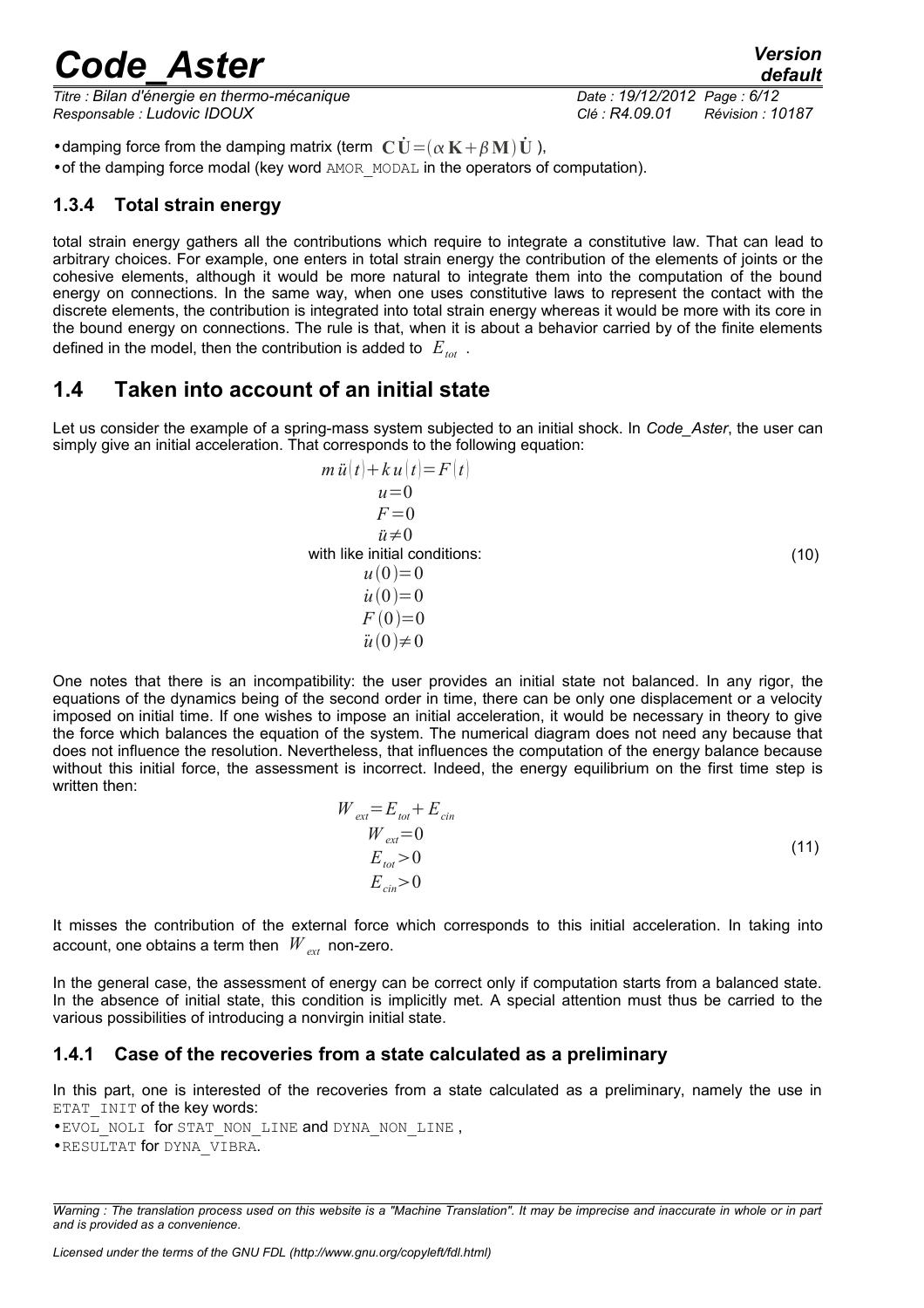*Titre : Bilan d'énergie en thermo-mécanique Date : 19/12/2012 Page : 7/12 Responsable : Ludovic IDOUX Clé : R4.09.01 Révision : 10187*

<span id="page-6-1"></span>

In order to calculate each term of energy of the equation ( [8](#page-4-4) ), it is thus necessary to have with the step recovery:

•nodal vectors of displacement, velocity and accelerations,

- •mass matrixes and of damping,
- •internal forces resulting from the stress state,
- of the force vectors  $\mathbf{F}_{ext}$ ,  $\mathbf{F}_{amor}$  and  $\mathbf{F}_{lin}$ .

The nodal vectors of displacement, velocity and acceleration, as well as the mass matrix and the internal forces, are always available. The damping matrix is not in fact not necessary since one uses the equation ( [5](#page-3-2) ) to evaluate the energy dissipated by damping, where this matrix is evaluated at time  $|t_1|$ . Only the last three force vectors require a special attention.

The vectors **F***amor* and **F***liai* must be filed because it is impossible to recreate them. Thus, when one activates the computation of the assessment of energy, one automatically activates the archivage of two additional nodal fields called FORC\_AMOR and FORC\_LIAI. These fields are intended to be read again in the event of recovery for correctly initializing the computation of the assessment of energy.

Lastly, concerning the vector  $\mathbf{F}_{ext}$  external forces, for STAT\_NON\_LINE and DYNA\_NON\_LINE , it is recomputed at the time of recovery  $t_0$  in accordance with the equation ( [2](#page-3-1) of equilibrium of the system:

$$
\mathbf{F}_{ext}(t_0) = \mathbf{M} \ddot{\mathbf{U}}(t_0) + \mathbf{C}(t_1) \dot{\mathbf{U}}(t_0) + \mathbf{R} (\mathbf{U}(t_0), \dot{\mathbf{U}}(t_0))
$$
formulate1  
212

) a computation with  $DYNA$  VIBRA on physical base, one saves external force FORC EXTE directly.

### <span id="page-6-0"></span>**1.4.2 Case of a computation with an initial state explicitly given**

the user can have to provide a nonvirgin initial state in the form of a combination of the following fields:

- •a field of displacement (key word DEPL )
- a velocity field (key word QUICKLY)
- a field of acceleration (key word  $\text{ACC} \to$ )
- a stress field (key word SIGM)
- a field of local variables (key word VARI)

the data of the fields of displacement, velocity and acceleration is automatically managed as in the case of an initial state resulting from a preceding computation, using the equation ( [12](#page-6-1) ). Let us note that the time schemes of the operators of dynamics DYNA\_NON\_LINE and DYNA\_VIBRA are led S to calculate an initial acceleration if the user does not provide any. This case is managed same way. By way of an example, in the case of the spring-mass system subjected to an initial acceleration, we build the vector *Fext* initial according to:

$$
\mathbf{F}_{ext}(t_0) = m\ddot{u}(t_0) \tag{13}
$$

the data of a stress field or local variables is automatically managed also, since these quantities intervene in the  $\mathbf{c}$  computation of the term  $\mathbf{R}\big(\mathbf{U}[t_o],\dot{\mathbf{U}}[t_o]\big)$  equation ( [12](#page-6-1) ).

### **1.4.3 Initial energy state**

It is important to note that the assessment of energy is provided in form incremental E . Thus, it is possible to calculate only one variation of the various terms of energy between two times of computation. It is besides this information which is useful in order to know the various transfers of energy. When the initial state of a computation is provided, it is impossible to calculate the initial energy state. Consequently, the various terms of the assessment of energy are always initialized to 0.

*Warning : The translation process used on this website is a "Machine Translation". It may be imprecise and inaccurate in whole or in part and is provided as a convenience.*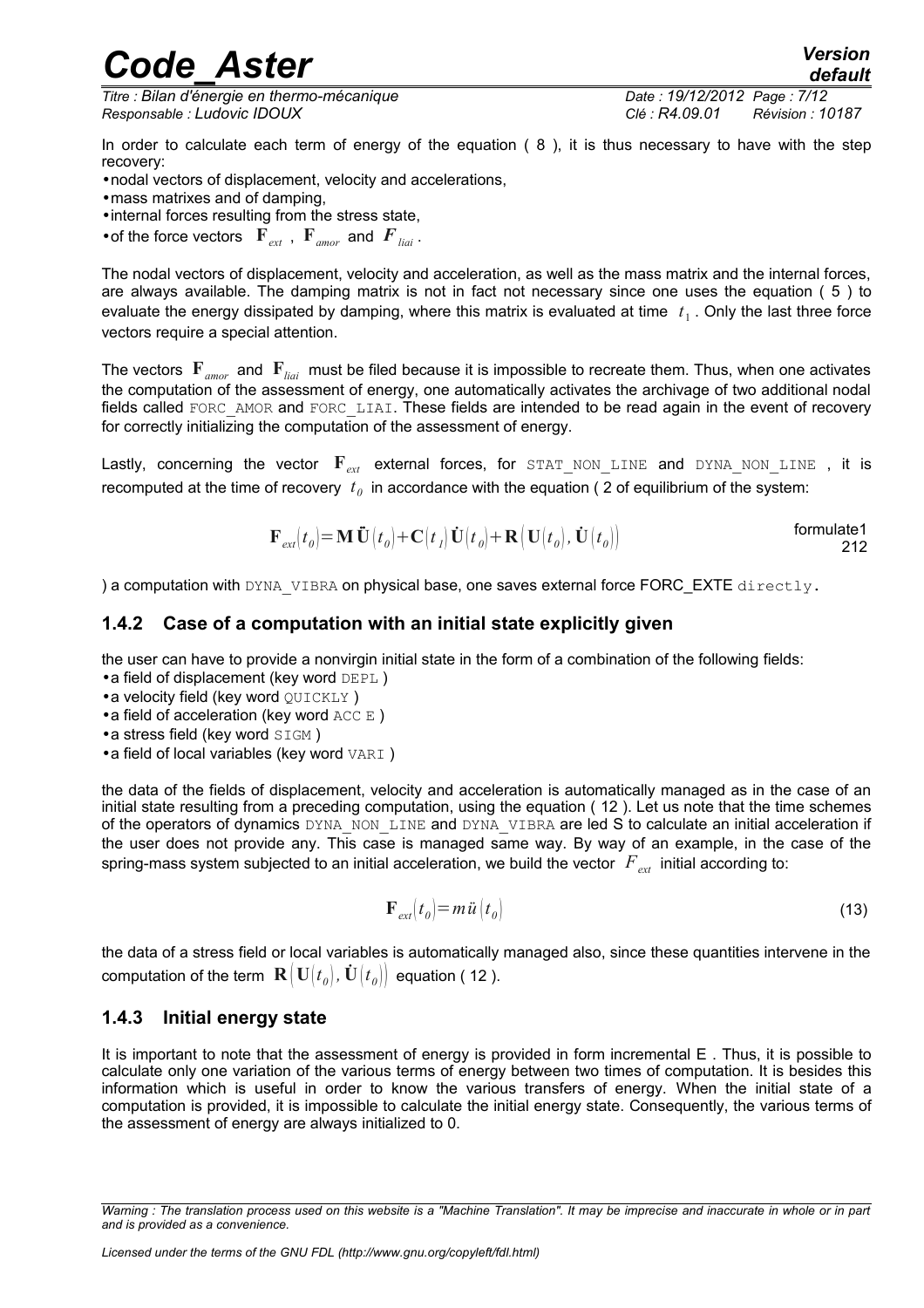*Titre : Bilan d'énergie en thermo-mécanique Date : 19/12/2012 Page : 8/12 Responsable : Ludovic IDOUX Clé : R4.09.01 Révision : 10187*

## <span id="page-7-3"></span>**2 Helps with the use and applications**

### <span id="page-7-2"></span>**2.1.1 the Councils**

In what follows, we indicate some good practices facilitating obtaining a satisfying assessment of energy.

### • **To use a formalism adapted**

all computations presented falls under a Lagrangian configuration. Indeed, one utilizes a term of average force on time step, obtained by adding a force written with the preceding step with a force written with the current step. That does not pose a problem for operator DYNA VIBRA. But that can generate an incorrect assessment of energy for STAT\_NON\_LINE and DYNA\_NON\_LINE, when the formalism employed definite under factor key word the COMP INCR is:

•PETIT\_REAC

•SIMO\_MIEHE

In these two cases, it is advised to make the small ones time step to limit the difference between the configurations of computation of time step to the other.

#### • **To start from a state balanced**

a first precaution is to start from a balanced initial state. The equilibrium is ensured by calculating the external force *Fext* which balances the initial state (see § [6](#page-5-0) ). In the majority of the cases, that corresponds to reality. It nevertheless is highly advised to start from a state already balanced when that is possible.

#### • **To use adapted convergence criteria**

Another point important to announce is the influence of the convergence criterion on the quality of the assessment of energy. The convergence of computation is ensured except for a tolerance, through the value of RESI GLOB RELA or RESI GLOB MAXI. When this criterion is too loose, numerical dissipation can become considerable. In case of doubt, it is advised to start again computation with a criterion more tightened, in order to check that the energy dissipated by integration decreases.

#### • **To prefer command AFFE\_CHAR\_MECA with command AFFE\_CHAR\_CINE**

command AFFE\_CHAR\_CINE is particular. It consists in, during the resolution, removing the degrees of freedom where a displacement is imposed. This functionality is interesting, since it makes it possible to reduce the size of the system to be solved. Nevertheless, it can pose problem in the evaluating of the energy balance under certain conditions, certainly rather rare. An example is given in the 2.1.2.1 [8.](#page-7-0)

### <span id="page-7-1"></span>**2.1.2 Some applications**

In this part, we choose some benchmarks to decipher the assessment of energy of it. Computations are carried out with version 11.1.12 of *Code\_Aster*.

### <span id="page-7-0"></span>**2.1.2.1 Benchmark ssnp155a**

This test models a stamping of a sheet by a punch in a matrix (2.1.2.1 [2.1.2.1-1\)](#page-8-1). The structure is modelled in plane strains. One takes account of symmetry to represent only one half. The punch and the die are modelled in edge elements, on which one imposes a displacement using command AFFE\_CHAR\_CINE. One then obtains in the end computation an obviously incorrect assessment of energy, since  $W_{ext}$  is null and since  $W_{ext}$  should be very weak compared to the other terms of energy (2.1.2.1 [2.1.2.1-1\)](#page-8-0).

*Warning : The translation process used on this website is a "Machine Translation". It may be imprecise and inaccurate in whole or in part and is provided as a convenience.*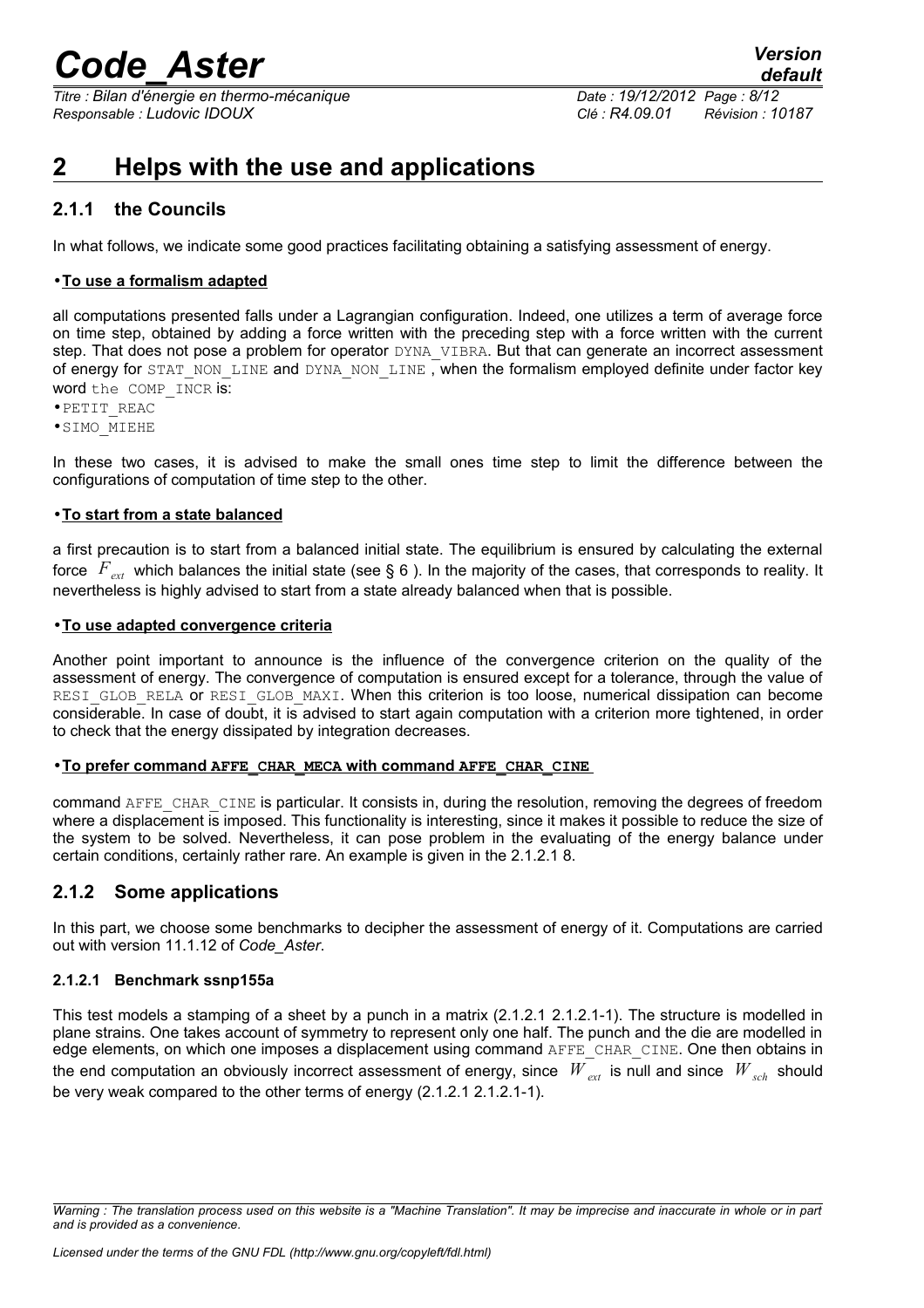*Titre : Bilan d'énergie en thermo-mécanique Date : 19/12/2012 Page : 9/12 Responsable : Ludovic IDOUX Clé : R4.09.01 Révision : 10187*



<span id="page-8-1"></span>**2.1.2.1-1: Geometry of the ssnp155amatrice benchmark**

| W<br>ext                                                  | tot | cin | liai | W<br>sch |
|-----------------------------------------------------------|-----|-----|------|----------|
| 06,8808E+013,7883<br>E-051,4873E-01-6,8<br>957E+01Tableau |     |     |      |          |

### <span id="page-8-0"></span>**2.1.2.1-1 : Assessment of energy of the ssnp155a benchmark at the end of the computation**

the explanation is the following one: the fact of using command AFFE\_CHAR\_CINE removes resolution all of the degrees of freedom of the punch. To compute: the contribution to work external of the displacements imposed via command AFFE\_CHAR\_CINE , one builds the vector of the displacements restricted with the nodes on which a displacement is imposed, and one uses the equation ( [1](#page-2-3) ) with like forces the vector of the internal forces. In this case, external work is only that due to the imposed displacement of the punch. But as it is modelled only with edge elements, which do not have a stiffness, their contribution to the vector of the internal forces is null. One is thus in the incapacity to recover the force which corresponds to imposed displacement, and one obtains an external work no one.

To obtain a correct assessment, it is enough to use command AFFE\_CHAR\_MECA to impose displacement. With this one, in order to guarantee the respect of the conditions of imposed displacement, Lagrange multipliers are built corresponding makes some with the force take into account in the computation of external work. There another solution would have been to net the punch in order to be able to calculate the internal forces. In both cases, one leads then to the assessment of energy indicated in 2.1.2.1 [2.1.2.1-2](#page-8-2) below:

| W<br>ext                                                              | tot | cin | liai | sch |
|-----------------------------------------------------------------------|-----|-----|------|-----|
| 6,8979E+016,8808E<br>+013,7883E-051,487<br>3E-012,2804E-02Ta<br>bleau |     |     |      |     |

### <span id="page-8-2"></span>**2.1.2.1-2 : Assessment of energy with use of AFFE\_CHAR\_MECA**

*Warning : The translation process used on this website is a "Machine Translation". It may be imprecise and inaccurate in whole or in part and is provided as a convenience.*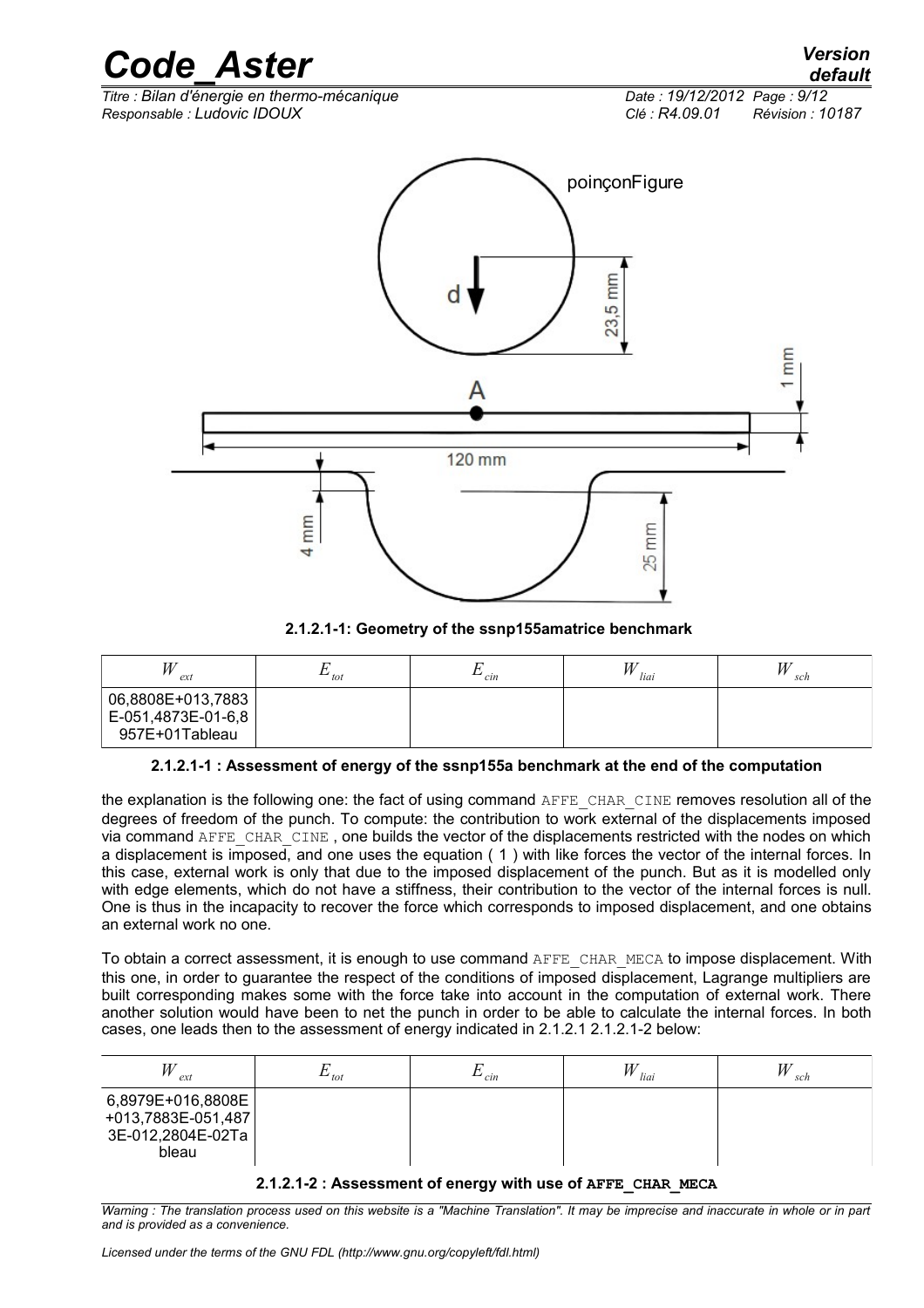*default*

*Titre : Bilan d'énergie en thermo-mécanique Date : 19/12/2012 Page : 10/12 Responsable : Ludovic IDOUX Clé : R4.09.01 Révision : 10187*

the equilibrium of the assessment clearly improved. Nevertheless, the term *W sch* significant rest. It is by way of with the use of a dissipative diagram HHT. When one uses a diagram of nondissipative Newmark, the formula *W*<sub>sch</sub> becomes negligible compared to other energies (2.1.2.1 2.1.2.1-3):

| ex1                                                                        | . <i>.</i><br>tot | cin | liai | sch |
|----------------------------------------------------------------------------|-------------------|-----|------|-----|
| 6,8947E+016,8872E<br>$+011,6589E-025,777$<br> 4E-02-1,4257E-08Ta <br>bleau |                   |     |      |     |

#### <span id="page-9-2"></span><span id="page-9-0"></span>**2.1.2.1-3 : Assessment of energy with use of AFFE\_CHAR\_MECA and a diagram nondissipative**

#### **2.1.2.2 sdlv120a Benchmark**

This benchmark, illustrated on the 2.1.2.2 2.1.2.2-1 , models an infinite elastic bar in which one creates one compression wave by imposing a displace[ment on th](#page-9-1)e one of his ends. The other end of the bar is affected of elastic paraxial elements of order 0 intended to apply conditions absorbing to the border of the mesh, in order to give an account of the infinite medium.



<span id="page-9-1"></span>One then obtains the following evolution represented on the 2.1.2.2 2.1.2.2-2 for various put energies concerned:



*and is provided as a c*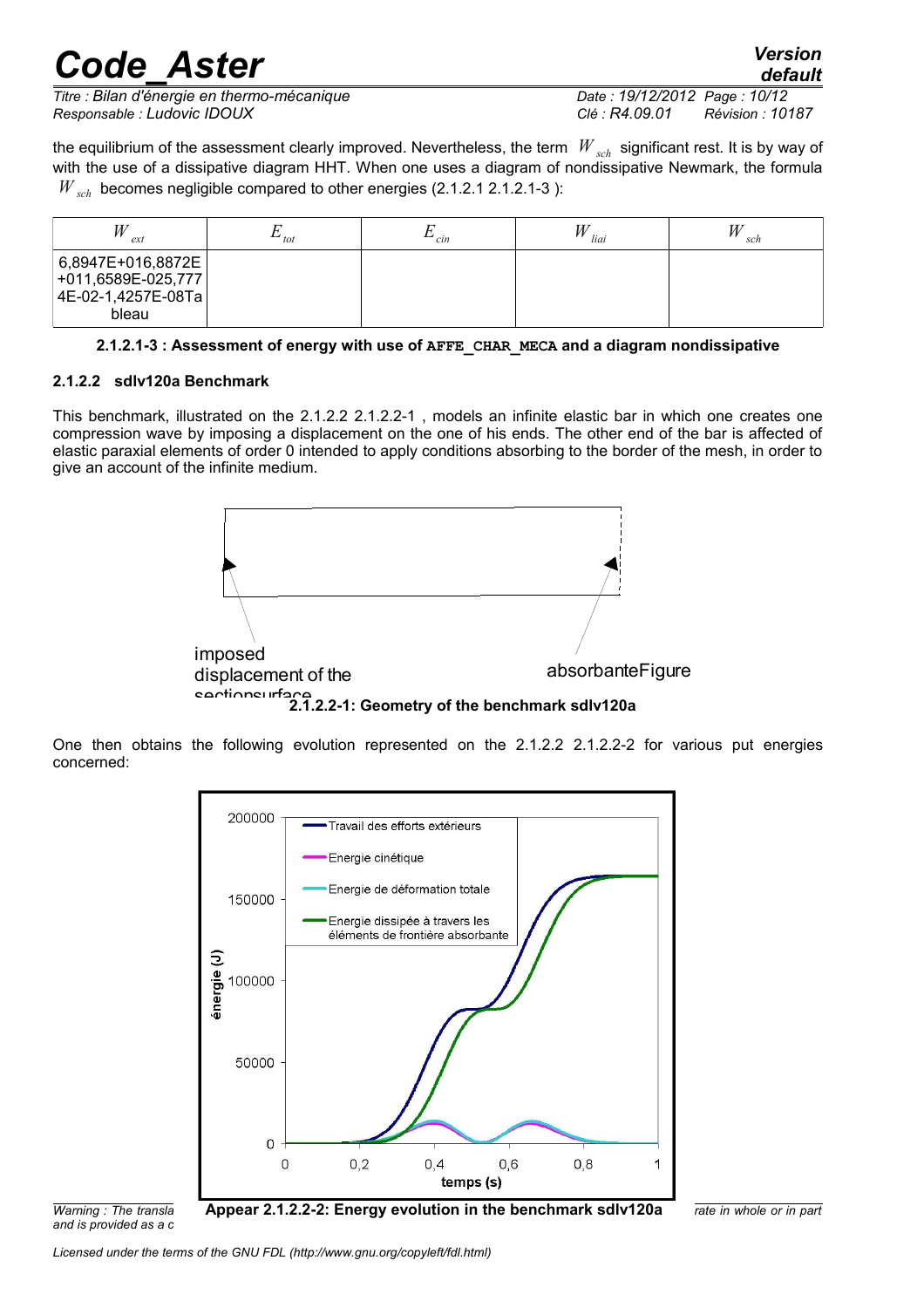*Titre : Bilan d'énergie en thermo-mécanique Date : 19/12/2012 Page : 11/12 Responsable : Ludovic IDOUX Clé : R4.09.01 Révision : 10187*

*default*

One observes that the energy brought by outside is propagated in the bar in the form of total strain energy and of kinetic energy before being quickly dissipated thanks to the elements of absorbing border.

*Code\_Aster Version*

### <span id="page-10-0"></span>**2.1.2.3 Benchmark wtnv109a**

This benchmark models the effect of the mechanics and the hydraulics on the thermal. An element is stretched by imposing a displacement in the direction to him *z* , while applying a constant water pressure to him, which leads to a reduction in its temperature. We chose it to illustrate the influence of the convergence criterion on the equilibrium of the assessment of energy.

In 2.1.2.3 2.1.2.3-1 , one presents the assessment of energy with the default value of criterion RESI GLOB RELA , namely  $1.E-6$  , then for a value of  $1.E-12$  .

| RESI GLOB RELAformu<br>Le                                                                    | ex | $\omega$ | sch |
|----------------------------------------------------------------------------------------------|----|----------|-----|
| 1.E-61,1296E+021,1303E<br>+02-7,0833E-021.E-121,1<br>303E+021,1303E+02-2,35<br>90E-12Tableau |    |          |     |
|                                                                                              |    |          |     |

#### <span id="page-10-1"></span>**2.1.2.3-1: Assessment of energy of the benchmark wtnv109a**

One notes that the variation of equilibrium, symbolized by the value of  $W_{sch}$ , was decreased by a factor 10.

*Warning : The translation process used on this website is a "Machine Translation". It may be imprecise and inaccurate in whole or in part and is provided as a convenience.*